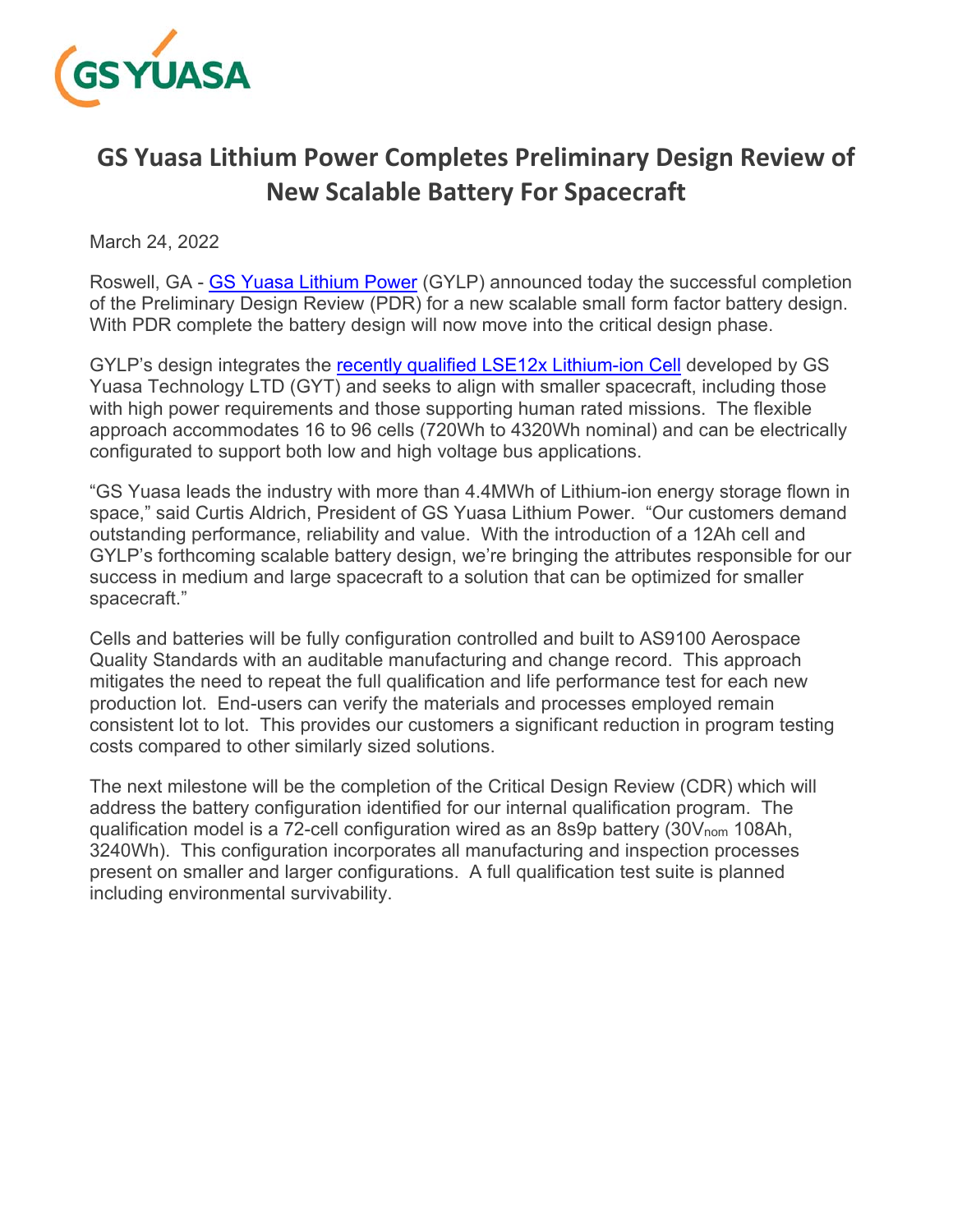



*8s9p LSE12x Qualification unit with connector box (cover and inter‐cell connects not shown)* 

The design approach for the 72-cell battery seeks to optimize the volumetric packing efficiency while providing robust survivability for the majority of the available launch vehicle dynamic environments. Thermally the battery is designed to reject heat by conduction through a baseplate tied to the host vehicle's thermal management system. Connector interface is flexible and can be tailored to match each vehicle's specifications. Battery monitoring and available telemetry will also be tailorable with options for temperature monitoring points, individual cell or mid and full stack voltage reporting, as well as redundant heater options.

Fault tolerance and anomaly mitigation have also been carefully considered. In the unlikely event of a cell fault, each 8-cell string can be isolated in the battery through a commandable relay. Using the battery telemetry, the satellite operator is able to detect the event and issue a command to clear or isolate the fault.

The battery design includes provisions to mitigate propagation of a thermal runaway event and to collect and direct effluent material. Although a thermal runaway event is extremely unlikely, it is best to manage the effect on both safety and continued operation. For human rated missions subject to the requirements outlined in JSC20793, such provisions are mandatory. GS Yuasa Lithium Power has recently been awarded a US patent for systems and methods relating to effluent containment.